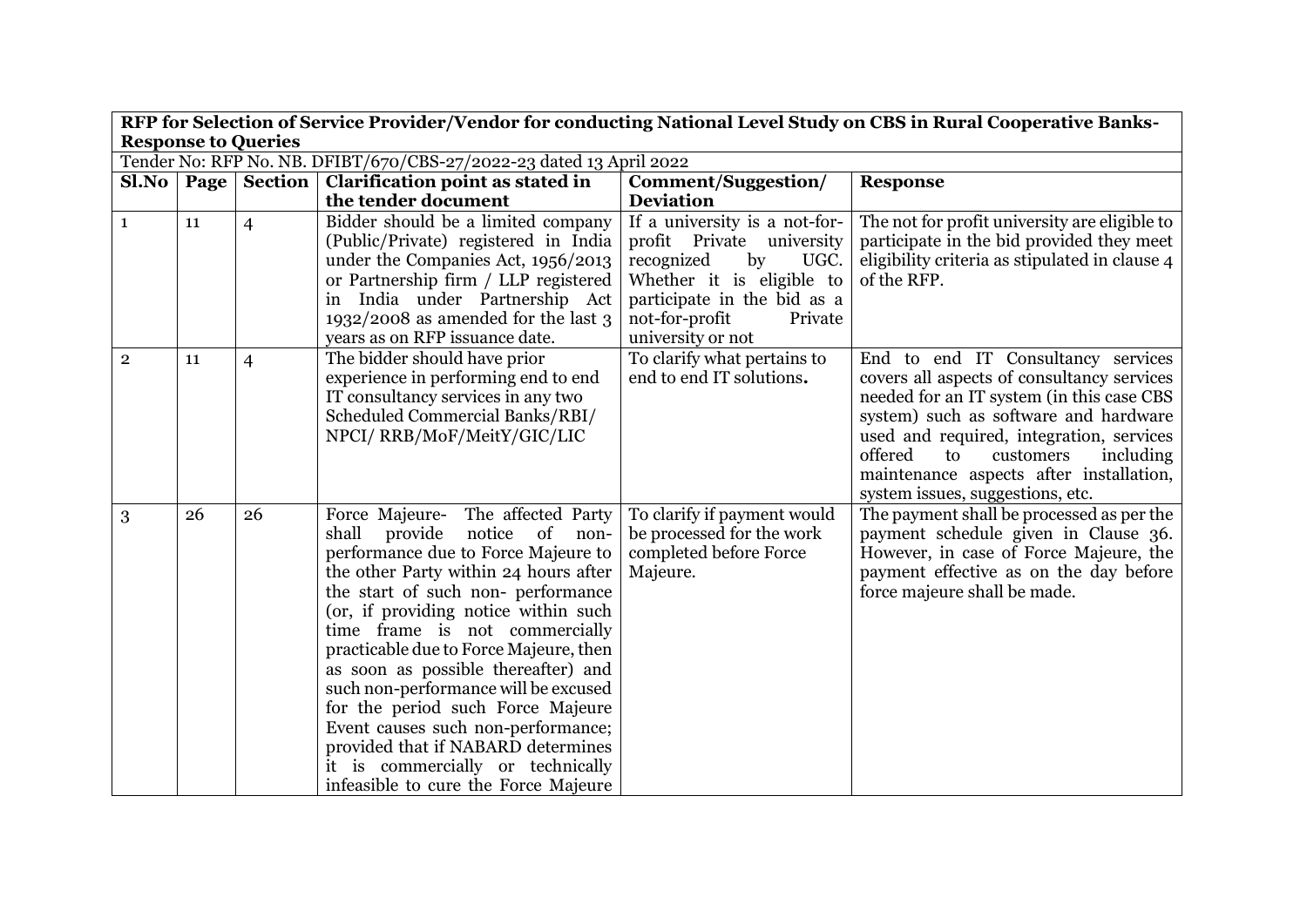|   |    |                    | and so notifies the Service Provider/<br>Vendor, then NABARD may terminate<br>this Agreement, immediately upon<br>delivery of notice of termination to the<br>Service Provider/Vendor. |                                                                                                                                          |                                                                                                                                                                                                                                                                                                                                                                                                                                                                                                                                                     |
|---|----|--------------------|----------------------------------------------------------------------------------------------------------------------------------------------------------------------------------------|------------------------------------------------------------------------------------------------------------------------------------------|-----------------------------------------------------------------------------------------------------------------------------------------------------------------------------------------------------------------------------------------------------------------------------------------------------------------------------------------------------------------------------------------------------------------------------------------------------------------------------------------------------------------------------------------------------|
| 4 | 9  | 3.1 (Part<br>II)   | Review existing technology of RCBs<br>with that of peers and identify gaps, if<br>any.                                                                                                 | Will all technical documents<br>and training be provided on<br>the application?                                                          | The vendor has to review all the<br>technology supported by bank's CBS such<br>as AML, surround applications like<br>internet banking, Mobile banking, card<br>activation, MIS reports generations etc. as<br>per the illustrative list of indicators given<br>in clause 3.2                                                                                                                                                                                                                                                                        |
|   |    |                    |                                                                                                                                                                                        |                                                                                                                                          | The RCBs may assist the vendor with their<br>technical documents, if present with the<br>bank at their discretion, however, training<br>for the same shall not be provided. It is<br>also to be noted that only those bidders,<br>who have prior experience in performing<br>IT consultancy services in banks/RBI, etc.<br>are eligible to apply. Given the same, it is<br>assumed that bidders have knowledge<br>about the existing banking system and are<br>in a position to conduct the study without<br>the supply of any technical documents. |
| 5 | 9  | 3.1 (Part)<br>III) | Suggest and share best solutions for<br>existing gaps/impediments and assist<br>in defining methodology for bridging<br>up those gaps to enable the RCBs<br>improve functioning        | this<br>How<br>be<br>can<br>approached? Will there be a<br>training session and<br><sub>a</sub><br>would<br>prototype<br>be<br>provided? | There will be no training session and<br>prototype provided. Based on the bank<br>level study, the selected agency has to<br>suggest best solutions for existing<br>impediments.                                                                                                                                                                                                                                                                                                                                                                    |
| 6 | 11 | $\overline{4}$     | S. No. 2-<br>The Bidder should have a minimum<br>annual turnover of INR 50 Crores per<br>year from the consultancy service<br>business during the last three                           | Can eligibility criteria be<br>relaxed for clauses no. 2, 3<br>and $4$ .                                                                 | These Clauses cannot be relaxed, as the<br>financial parameters stipulated in RFP<br>are basic minimum to ensure smooth<br>conduct of CBS study by the vendor.                                                                                                                                                                                                                                                                                                                                                                                      |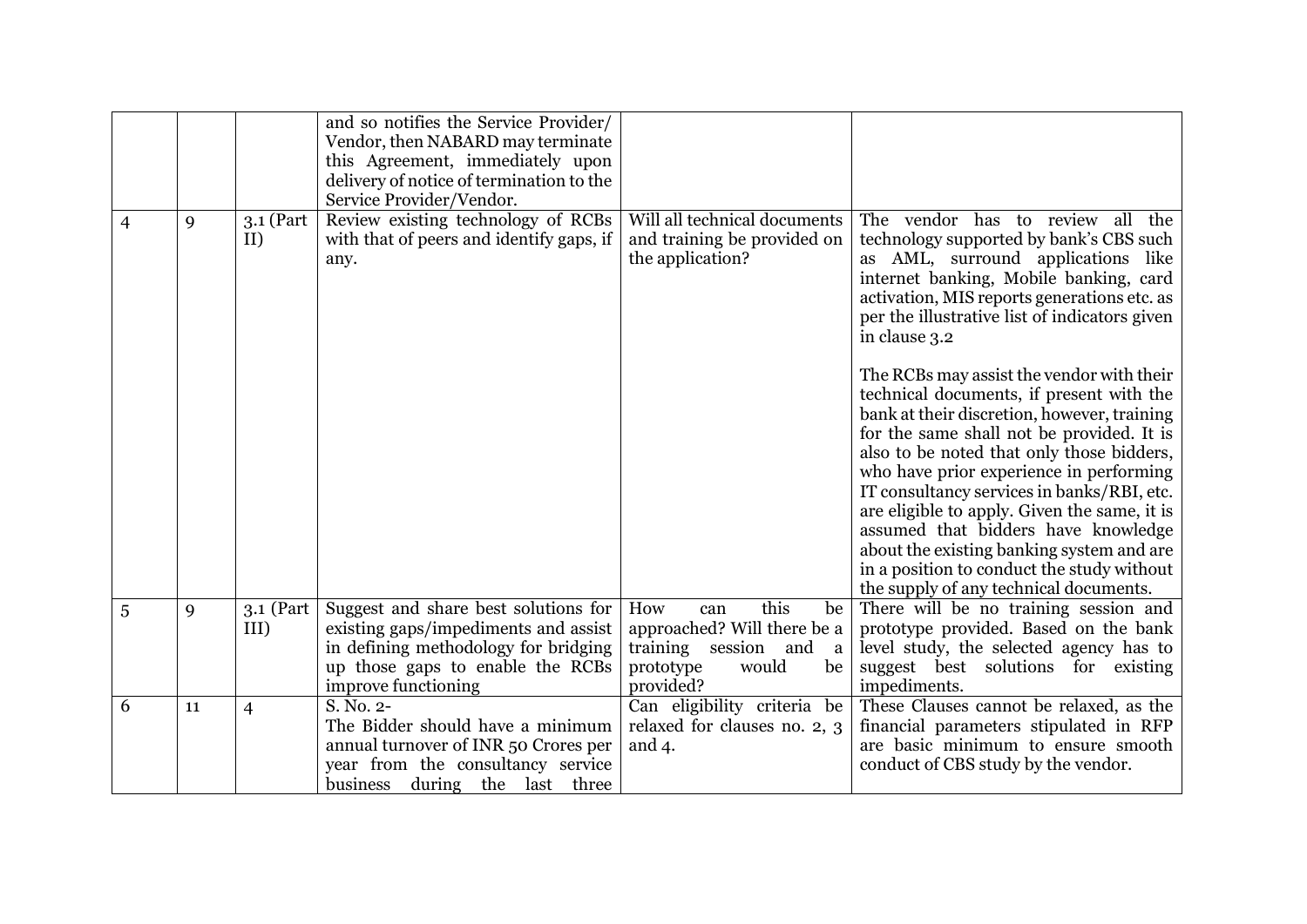|   |    |                | financial years (2018-19, 2019-20 &<br>$2020 - 21$ ).<br>S. No. 3-<br>Bidder should have positive net worth<br>in each of the last three financial years<br>i.e. (2018-19, 2019-20 & 2020-21).                                                                                                                                                       |                                                                                                                            |                                                                                                                                                                                                                    |
|---|----|----------------|------------------------------------------------------------------------------------------------------------------------------------------------------------------------------------------------------------------------------------------------------------------------------------------------------------------------------------------------------|----------------------------------------------------------------------------------------------------------------------------|--------------------------------------------------------------------------------------------------------------------------------------------------------------------------------------------------------------------|
|   |    |                | S.No. 4-<br>The bidder should have prior<br>experience in performing end to end<br>IT consultancy services in any two<br>Scheduled Commercial Banks/RBI/<br>NPCI/RRB/MoF/MeitY/GIC/LIC.                                                                                                                                                              |                                                                                                                            |                                                                                                                                                                                                                    |
|   | 18 | 14.1           | An Earnest Money Deposit (EMD) for<br>a sum of Rs.1,30,000/- (Rupees One<br>Lakh Thirty Thousand Only) is<br>required to be deposited by all<br>applicant Service Providers/Vendors                                                                                                                                                                  | Whether<br>management<br>institutes/business schools<br>are exempted from paying<br>earnest money.                         | Earnest Money Deposit shows the interest<br>of the bidders for participation in the RFP<br>process. Hence, the same can not be<br>waived and the bid which is not<br>accompanied by EMD will not be<br>considered. |
| 8 | 11 | $\overline{4}$ | Bidder should be a limited company<br>(Public/Private) registered in India<br>under the Companies Act, 1956/2013<br>or Partnership firm / LLP registered<br>in India under Partnership Act<br>1932/2008 as amended for the last 3<br>years as on RFP issuance date.<br>No two entities joining (JVs) specific<br>to this project will be considered. | Whether public sector<br>organisation registered<br>under societies act as per<br>the eligibility criteria is<br>eligible. | No, they are not eligible.                                                                                                                                                                                         |
| 9 | 11 | $\overline{4}$ | As per the eligibility criteria 2, page<br>number 11 Bidder should have a<br>minimum annual turnover of INR 50<br>Crores per year from the consultancy<br>service business during the last three                                                                                                                                                     | Whether annual turnover<br>criteria may be relaxed.                                                                        | The annual turnover criteria cannot be<br>relaxed.                                                                                                                                                                 |